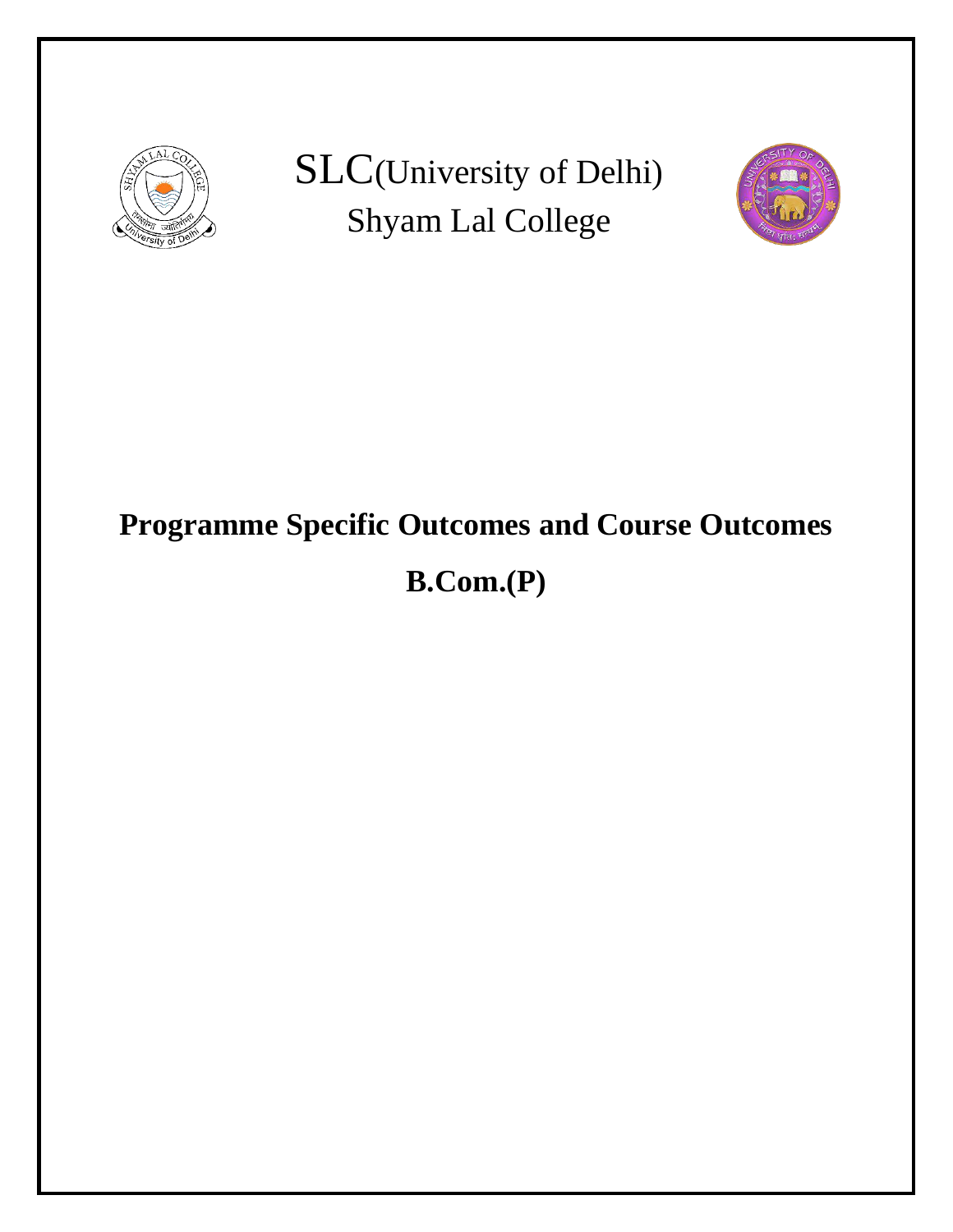# **Programme Specific Outcomes:**

| <b>Programme</b> | <b>Programme Specific Outcomes</b>                                                                                                                                                                                                                                                                                                                                                                                                                                                                            |
|------------------|---------------------------------------------------------------------------------------------------------------------------------------------------------------------------------------------------------------------------------------------------------------------------------------------------------------------------------------------------------------------------------------------------------------------------------------------------------------------------------------------------------------|
| B. Com(P)        | <b>PSO-1:</b> It instil in students the basic knowledge and fundamentals of<br>commerce and business which would be beneficial for them to<br>comprehend, analyse and evaluate the current economic/business<br>scenario of the country and the world at large.                                                                                                                                                                                                                                               |
|                  | PSO-2: To develop in students the capability to transform theoretical<br>and conceptual knowledge into practical problem-solving approach<br>using critical thinking.                                                                                                                                                                                                                                                                                                                                         |
|                  | <b>PSO-3:</b> Develop skills which would help them undertake research and<br>innovations in commerce and would enhance their employability.                                                                                                                                                                                                                                                                                                                                                                   |
|                  | <b>PSO-4:</b> It envisages the students demonstrating fundamental<br>knowledge of the areas related to finance accounting, human resource<br>management, international business, corporate and business laws,<br>taxation, marketing etc. The students will be made capable of<br>evaluating diverse perspectives provided by the prism of these areas<br>and a comprehensive picture of business situations, using modern<br>ways and means of dealing with issues arising in the dynamic business<br>world. |
|                  | <b>PSO-5:</b> It acquaints the students with problem solving techniques by<br>providing them with real life situations through case-studies.                                                                                                                                                                                                                                                                                                                                                                  |
|                  | <b>PSO-6:</b> It provides opportunities for students to develop analytical<br>reasoning through their active participation and involvement in<br>teaching-learning process as envisioned in the student centric<br>approach.                                                                                                                                                                                                                                                                                  |
|                  | <b>PSO-7:</b> It inculcates in the young minds the qualities of teamwork,<br>cooperation and solidarity which can be seen as a vision of the current<br>business world. They shall be able to gain insight into the need to<br>balance the aspects of collaboration and competition for healthier<br>delivery to society whose hallmark currently is fierce competition.                                                                                                                                      |
|                  | <b>PSO-8:</b> It makes the students to understand the need of the current<br>business world and make them capable to view different aspects and<br>dimensions from global perspective. Students are encouraged to seek<br>deeper understanding of issues and develop research abilities.                                                                                                                                                                                                                      |
|                  | <b>PSO-9:</b> It also trains the students to check unethical behaviour,<br>falsification and manipulation of information in order to avoid<br>debacles which can be seen rising persistently over the period of time.                                                                                                                                                                                                                                                                                         |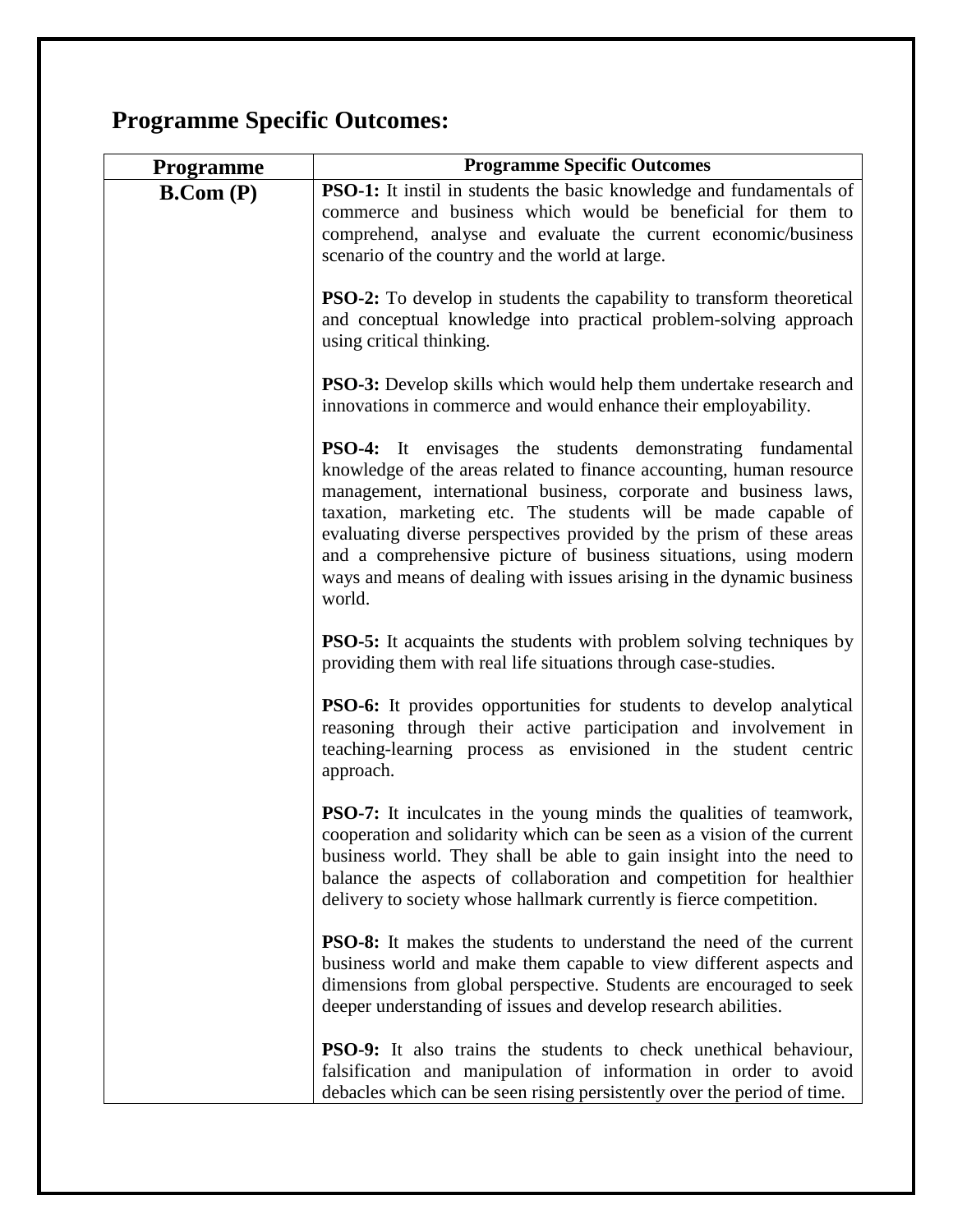| <b>PSO-10:</b> It develops a sense of attitude towards life-long learning as<br>the world of business is constantly in a state of flux.                                                                                                                                                                                                      |
|----------------------------------------------------------------------------------------------------------------------------------------------------------------------------------------------------------------------------------------------------------------------------------------------------------------------------------------------|
| <b>PSO-11:</b> It inculcate management skills like teamwork, cooperation,<br>motivation and leadership etc. that help build the character of a future<br>employee and facilitate him/her in inspiring others in an organisation.<br>It would be able to make the students capable of handling present<br>complexities and future challenges. |
| <b>PSO-12:</b> It helps the students to acquire the knowledge of computers<br>and become digitally literate by learning basics of computers and<br>computerised accounting, thus becoming self-reliant.                                                                                                                                      |

#### **CourseOutcomes:**

#### **Semester 1:**

| <b>Course Name</b>                                 | <b>Learning Outcomes</b>                                                                                                                                                                                                                                                                                                                                                                                                                                                                                                                                         | <b>How Course Learning</b><br><b>Outcomes Are Attained</b>                                                                                                                                                                                                   |
|----------------------------------------------------|------------------------------------------------------------------------------------------------------------------------------------------------------------------------------------------------------------------------------------------------------------------------------------------------------------------------------------------------------------------------------------------------------------------------------------------------------------------------------------------------------------------------------------------------------------------|--------------------------------------------------------------------------------------------------------------------------------------------------------------------------------------------------------------------------------------------------------------|
| <b>FINANCIAL</b><br>$BC$ 1.2:<br><b>ACCOUNTING</b> | CO1: build an understanding of<br>framework<br>theoretical<br>of<br>accounting and be able to prepare<br>financial statements.<br>explain and<br><b>CO2:</b><br>determine<br>depreciation and inventory value.<br><b>CO3:</b> develop understanding of<br>accounting for<br>hire<br>purchase<br>transactions and lease transactions.<br>understand<br>CO4:<br>branch<br>and<br>departmental accounting.<br><b>CO5:</b> develop the<br>skill<br>of<br>preparation of trading and profit<br>and loss account and balance sheet<br>using computerized accounting or | The<br>students<br>were<br>$\bullet$<br>apprised of theoretical<br>of<br>concepts<br>accounting.<br>They were imparted<br>$\bullet$<br>skills<br>to<br>prepare<br>trading and profit and<br>loss<br>account<br>and<br>balance sheet using<br>Tally Software. |
| <b>BUSINESS</b><br>BC<br>1.3:                      | prepare accounts for dissolution of<br>a partnership firm.<br>of<br><b>CO1:</b> understand<br>dynamics                                                                                                                                                                                                                                                                                                                                                                                                                                                           | The<br>students<br>were                                                                                                                                                                                                                                      |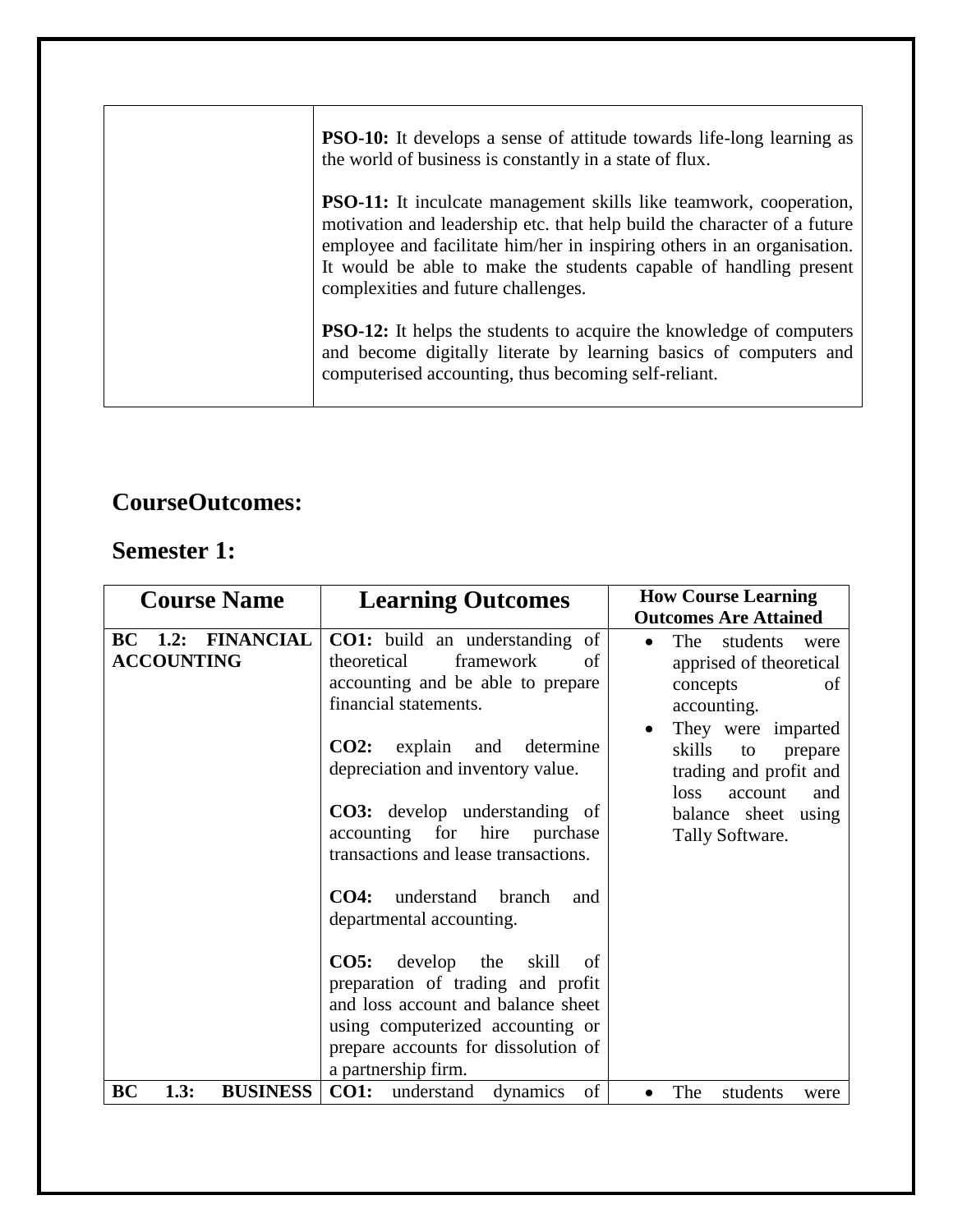| <b>ORGANISATION AND</b><br><b>MANAGEMENT</b> | organisations<br>business<br>and<br>management practices with respect<br>to stakeholders.<br>$CO2$ :<br>understand<br>varied<br>perspectives related to business<br>environment and entrepreneurship.<br><b>CO3:</b> analyze how organisations<br>adapt to an uncertain environment<br>and decipher decision<br>making<br>techniques managers<br>use<br>to<br>influence and control the internal<br>environment.<br><b>CO4:</b> analyze the relationship<br>amongst functions of management<br>i.e. planning, organizing, directing<br>and controlling.                                                                                                                                                                  | of<br>different<br>made<br>perspectives<br>of<br>business<br>organisations<br>and<br>management practices<br>by<br>of<br>means<br>teaching<br>classroom<br>and case studies.<br>The<br>students<br>are<br>$\bullet$<br>encouraged to analyze<br>the<br>real<br>world<br>situations by relating<br>concepts to real life<br>scenarios.          |
|----------------------------------------------|--------------------------------------------------------------------------------------------------------------------------------------------------------------------------------------------------------------------------------------------------------------------------------------------------------------------------------------------------------------------------------------------------------------------------------------------------------------------------------------------------------------------------------------------------------------------------------------------------------------------------------------------------------------------------------------------------------------------------|------------------------------------------------------------------------------------------------------------------------------------------------------------------------------------------------------------------------------------------------------------------------------------------------------------------------------------------------|
| <b>BCH</b>                                   | <b>CO5:</b> appreciate the change in<br>working pattern<br>of<br>modern<br>organisations.<br>CO1: Gain in-depth knowledge on                                                                                                                                                                                                                                                                                                                                                                                                                                                                                                                                                                                             | The<br>students<br>$\bullet$<br>are                                                                                                                                                                                                                                                                                                            |
| 1.1ENVIRONMENTAL<br><b>STUDIES</b>           | natural resources and resources that<br>sustain life and govern economy<br><b>CO2:</b> Understand the consequences<br>of human action on the web of life,<br>globe; economy and quality of<br>human life<br><b>CO3:</b> Develop critical thinking for<br>shaping strategies (scientific, social,<br>economic,<br>administrative<br>and<br>legal) for environmental protection,<br>conservation<br>of<br>biodiversity,<br>environmental<br>equity<br>and<br>sustainable development<br>CO4: Acquire values and attitudes<br>towards understanding complex<br>environmental- economic-<br>social<br>challenges and active participation<br>in solving current environmental<br>problems and preventing the future<br>ones. | encouraged<br>to<br>develop<br>an<br>empathetic<br>view<br>towards resources and<br>their uses.<br>They are encouraged<br>to adopt sustainable<br>practices<br>and<br>implement the same<br>in real life.<br>The<br>students<br>undertake<br>life<br>real<br>offer<br>projects<br>and<br>ideas<br>creative<br>to<br>promote<br>sustainability. |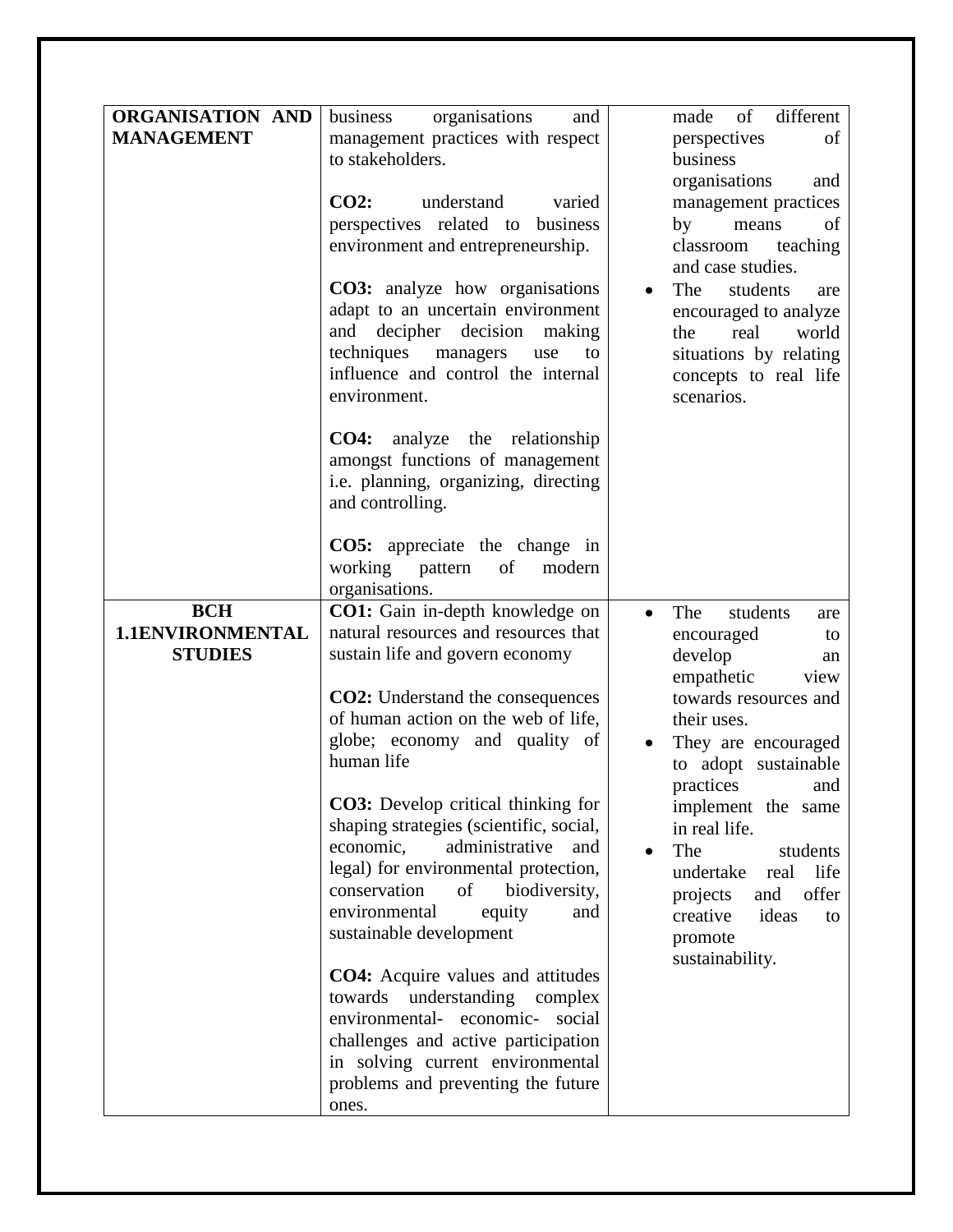| <b>CO5:</b> Adopt sustainability as a<br>practice in life, society<br>and<br>industry. |
|----------------------------------------------------------------------------------------|
|----------------------------------------------------------------------------------------|

# **Semester 2:**

| <b>Course Name</b>                                                     | <b>Learning Outcomes</b>                                                                                                                                                                                                                                                                                                                                                                                                                                                                                                               | <b>How Course Learning</b><br><b>Outcomes Are Attained</b>                                                                                                                                                                                                                                                     |
|------------------------------------------------------------------------|----------------------------------------------------------------------------------------------------------------------------------------------------------------------------------------------------------------------------------------------------------------------------------------------------------------------------------------------------------------------------------------------------------------------------------------------------------------------------------------------------------------------------------------|----------------------------------------------------------------------------------------------------------------------------------------------------------------------------------------------------------------------------------------------------------------------------------------------------------------|
| <b>BC 2.2: BUSINESS</b><br><b>LAWS</b>                                 | <b>CO1:</b> understand basic aspects of<br>for<br>making<br>contracts<br>the<br>contracts<br>and<br>agreements,<br>subsequently enter valid business<br>propositions.<br>CO2: handle the execution of<br>special contracts used in different<br>types of business.<br>CO3: learn legitimate rights and<br>obligations under The Sale of<br>Goods Act.<br><b>CO4:</b> acquire skills to initiate<br>entrepreneurial ventures as LLP.<br>CO5:<br>understand<br>the<br>fundamentals of Internet based<br>activities under The Information | The students learn basic<br>aspects of contracts and<br>other<br>Acts<br>under<br>Business laws.<br>The laws are highly<br>$\bullet$<br>relevant in real life.<br>The students are made<br>by<br>of<br>aware<br>means<br>instruction<br>classroom<br>and taking up real life<br>case laws.                     |
| <b>BC 2.3: BUSINESS</b><br><b>MATHEMATICS AND</b><br><b>STATISTICS</b> | and Technology Act.<br><b>CO1:</b> acquire proficiency in using<br>different mathematical tools<br>(matrices, calculus and<br>mathematics of finance) in<br>solving real life business and<br>economic problems.<br>CO2: develop an understanding<br>of the various averages and<br>measures of dispersion to describe<br>statistical data.<br><b>CO3:</b> understand the relationship                                                                                                                                                 | The students understand<br>$\bullet$<br>the practical aspects of<br>different mathematical<br>tools by solving real life<br>business and economic<br>problems.<br>The students get an in-<br>depth knowledge of<br>different aspects of<br>statistics and<br>mathematics by means<br>of classroom instruction. |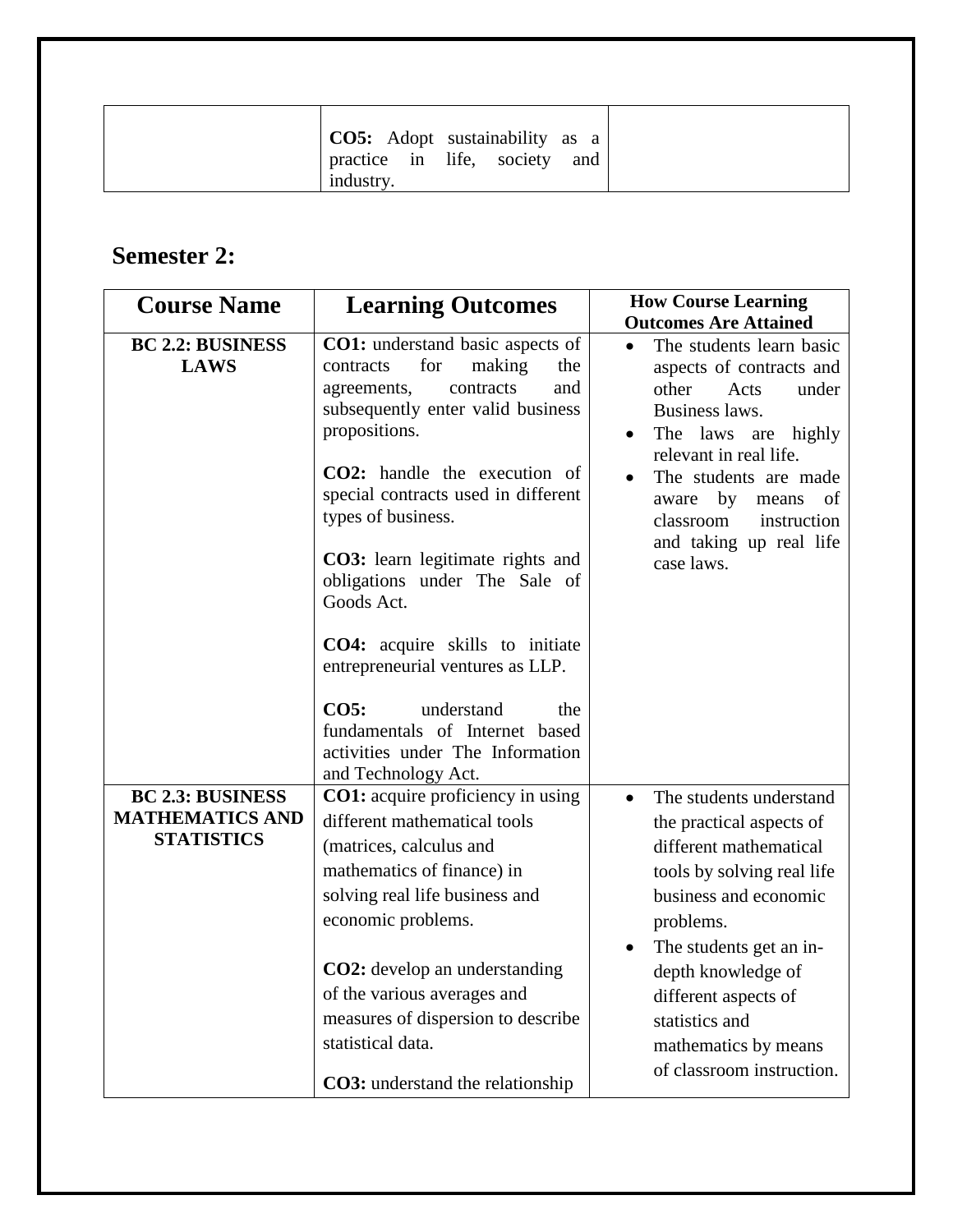| between two variables through<br>correlation and regression.                                               |  |
|------------------------------------------------------------------------------------------------------------|--|
| <b>CO4:</b> understand the construction<br>and application of index numbers<br>to real life situations.    |  |
| <b>CO5:</b> understand the trends and<br>tendencies over a period of time<br>through time series analysis. |  |

#### **Semester 3:**

| <b>Course Name</b>                                     | <b>Learning Outcomes</b>                                                                                                                                                                                                                                                                                                                                                                                                                                                                                                         | <b>How Course Learning</b><br><b>Outcomes Are Attained</b>                                                                                                         |
|--------------------------------------------------------|----------------------------------------------------------------------------------------------------------------------------------------------------------------------------------------------------------------------------------------------------------------------------------------------------------------------------------------------------------------------------------------------------------------------------------------------------------------------------------------------------------------------------------|--------------------------------------------------------------------------------------------------------------------------------------------------------------------|
| <b>BC 3.1: COMPANY</b><br><b>LAW</b>                   | <b>CO1:</b> understand the rules and the<br>broader procedural aspects<br>involved in different types of<br>companies covering the<br>Companies Act 2013.<br>CO2: comprehend and<br>appropriately use the basic legal<br>documents essential for operations<br>and management of company.<br><b>CO3</b> : distinguish between varied<br>company processes, meetings and<br>decisions.<br><b>CO4:</b> know the framework of<br>dividend distribution and role of<br>auditors in a company.<br><b>CO5:</b> understand and evaluate | By giving examples of<br>case studies.<br>By giving practical<br>knowledge to students<br>about case laws.<br>By giving different<br>projects about company<br>law |
|                                                        | working of depositories and their<br>functions for working in stock<br>market.                                                                                                                                                                                                                                                                                                                                                                                                                                                   |                                                                                                                                                                    |
| <b>BC 3.2: INCOME TAX</b><br><b>LAW &amp; PRACTICE</b> | <b>CO1:</b> understand the basic<br>concepts in the law of income tax<br>and determine the residential<br>status of different persons.                                                                                                                                                                                                                                                                                                                                                                                           | By practically showing<br>them the income tax<br>website.<br>By practically doing                                                                                  |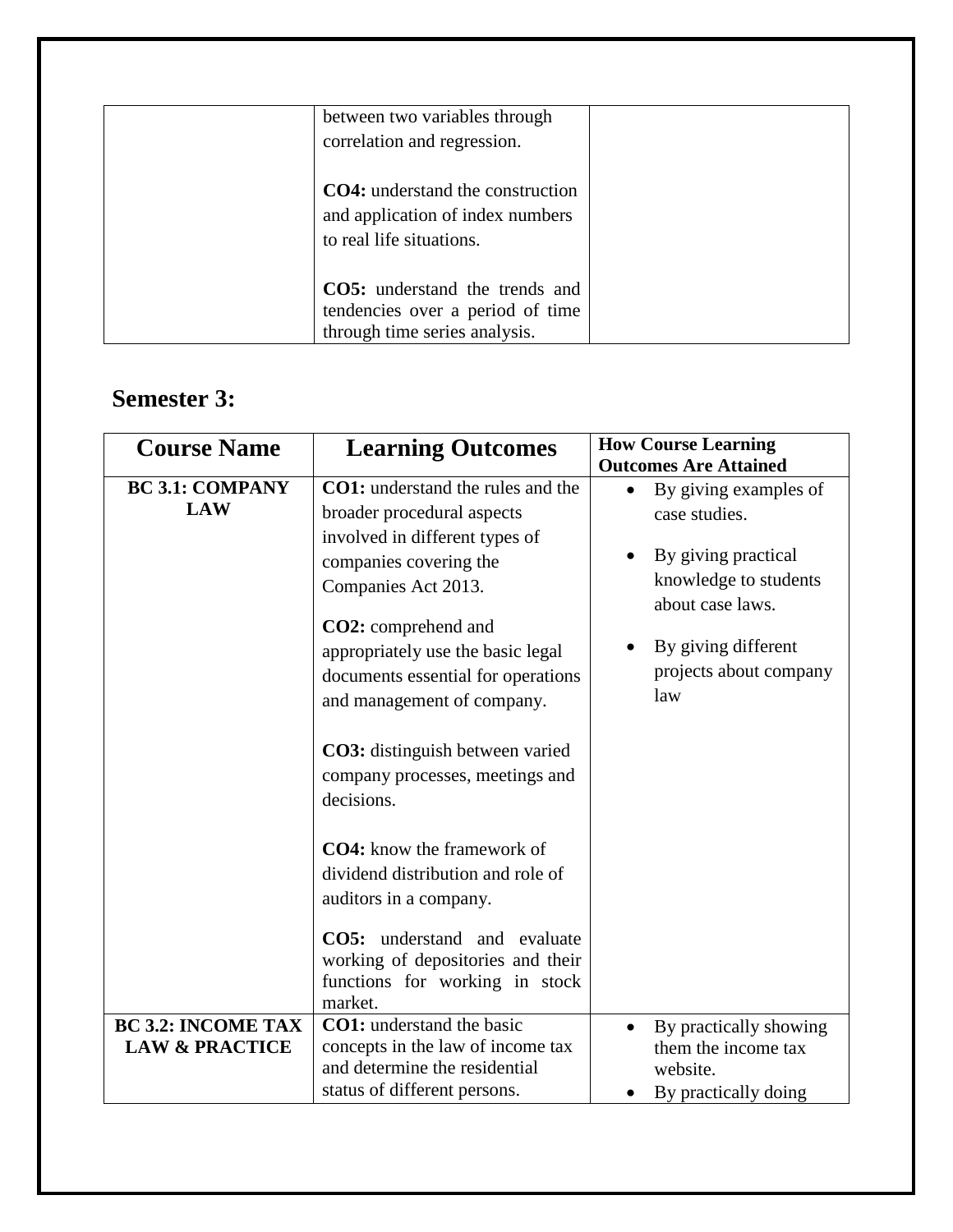|                                                                             | <b>CO2</b> : identify the five heads in<br>which income is categorised and<br>to compute income under the<br>heads 'Salaries' and 'Income from<br>House Property'.                                                                                                                                                                                                                                                                                                                                 | income tax return.<br>By making them<br>understand about<br>income tax act.                                                                                                                                                                                     |
|-----------------------------------------------------------------------------|----------------------------------------------------------------------------------------------------------------------------------------------------------------------------------------------------------------------------------------------------------------------------------------------------------------------------------------------------------------------------------------------------------------------------------------------------------------------------------------------------|-----------------------------------------------------------------------------------------------------------------------------------------------------------------------------------------------------------------------------------------------------------------|
|                                                                             | <b>CO3</b> : compute income under the<br>head 'Profits and gains of<br>business or profession', 'Capital<br>gains' and 'Income from other<br>sources'.                                                                                                                                                                                                                                                                                                                                             |                                                                                                                                                                                                                                                                 |
|                                                                             | <b>CO4:</b> understand clubbing<br>provisions, aggregate income after<br>set-off and carry forward of<br>losses, and deductions allowed<br>under the Income Tax Act.<br><b>CO5:</b> compute tax liability of<br>individuals<br>firms<br>and<br>and<br>understand the provisions of filing<br>return of income.                                                                                                                                                                                     |                                                                                                                                                                                                                                                                 |
| BC 3.4 (a):<br><b>COMPUTER</b><br><b>APPLICATIONS IN</b><br><b>BUSINESS</b> | <b>CO1:handle document creation</b><br>for communication.<br><b>CO2:</b> acquire skills to create and<br>make good presentations.<br><b>CO3:</b> make various computations<br>in the area of accounting and<br>finance and present business data<br>using appropriate charts.<br><b>CO4:</b> process and analyze the<br>business data and generalize the<br>work sheets for better<br>understanding of the business<br>environment and decision making.<br><b>CO5:</b> understand and apply<br>the | By practically doing Ms<br>$\bullet$<br>word in the computer<br>lab.<br>By practically doing Ms<br>power point in the<br>computer lab.<br>By practically doing Ms<br>excel in the computer<br>lab.<br>By practically doing Ms<br>Access in the computer<br>lab. |
|                                                                             | various database concepts<br>and<br>tools in the related business areas.                                                                                                                                                                                                                                                                                                                                                                                                                           |                                                                                                                                                                                                                                                                 |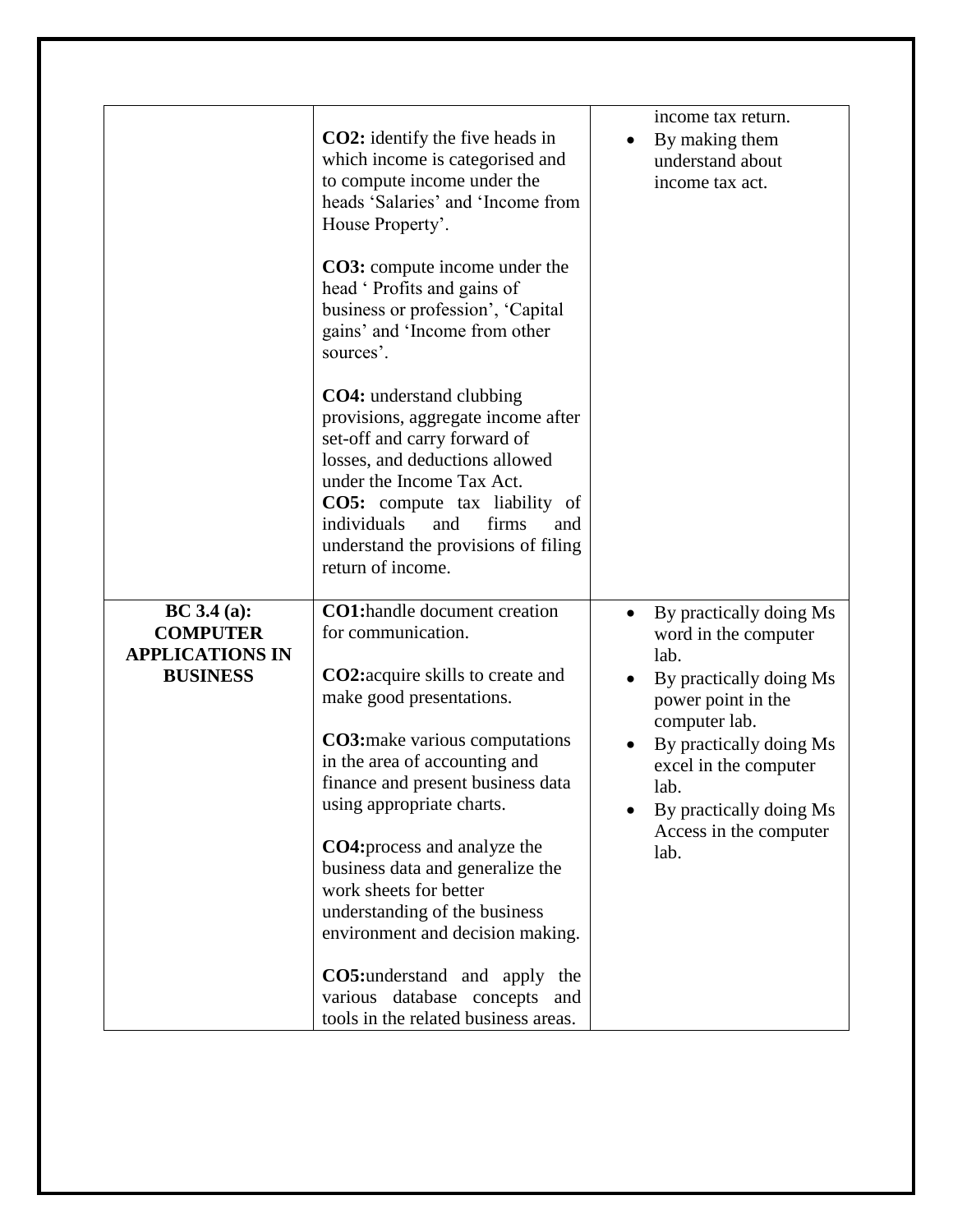# **Semester 4:**

| <b>Course Name</b>                            | <b>Learning Outcomes</b>                                                                                                                        | <b>How Course Learning</b><br><b>Outcomes Are Attained</b>                     |
|-----------------------------------------------|-------------------------------------------------------------------------------------------------------------------------------------------------|--------------------------------------------------------------------------------|
| <b>BC 4.2: CORPORATE</b><br><b>ACCOUNTING</b> | <b>CO1:</b> develop an understanding<br>of accounting for share capital<br>and debentures.                                                      | By giving basic and<br>practical knowledge<br>about corporate<br>accounting.   |
|                                               | <b>CO2</b> : prepare financial statements<br>of a company.                                                                                      | By showing balance<br>$\bullet$<br>sheet of different<br>companies             |
|                                               | <b>CO3</b> : develop understanding of<br>cash flow statements.                                                                                  | By giving different<br>$\bullet$<br>Assignments on the<br>relevant topics.     |
|                                               | <b>CO4:</b> understand the accounting<br>for amalgamation of companies.                                                                         |                                                                                |
|                                               | consolidated<br>CO5:<br>prepare<br>sheet<br>balance<br>for<br>Holding<br>company.                                                               |                                                                                |
| <b>BC 4.3: COST</b><br><b>ACCOUNTING</b>      | CO1: understand conceptual<br>framework of Cost Accounting.                                                                                     | By giving basic<br>$\bullet$<br>knowledge about cost<br>Accounting.            |
|                                               | CO2: understand in detail the<br>accounting and control of material<br>and labour cost.                                                         | By giving basic<br>knowledge about cost<br>Accounting book<br>keeping systems. |
|                                               | CO3: understand classification,<br>allocation, apportionment and<br>absorption of overheads in cost<br>determination.                           | By the way of various<br>practical examples                                    |
|                                               | <b>CO4</b> : calculate the cost of<br>products, jobs, contracts,<br>processes and services.                                                     |                                                                                |
|                                               | <b>CO5:</b> have basic understanding of<br>cost accounting book keeping<br>systems and reconciliation of cost<br>and financial account profits. |                                                                                |
| $BC 4.4 (a): E-$<br><b>COMMERCE</b>           | <b>CO1:</b> understand the basics of E-<br>commerce, current and emerging<br>business models.                                                   | By giving knowledge<br>about different business<br>models of e commerce.       |
|                                               | <b>CO2</b> : familiarize with basic<br>business operations such as sales,                                                                       | By giving different<br>projects on E-commerce.<br>By making students           |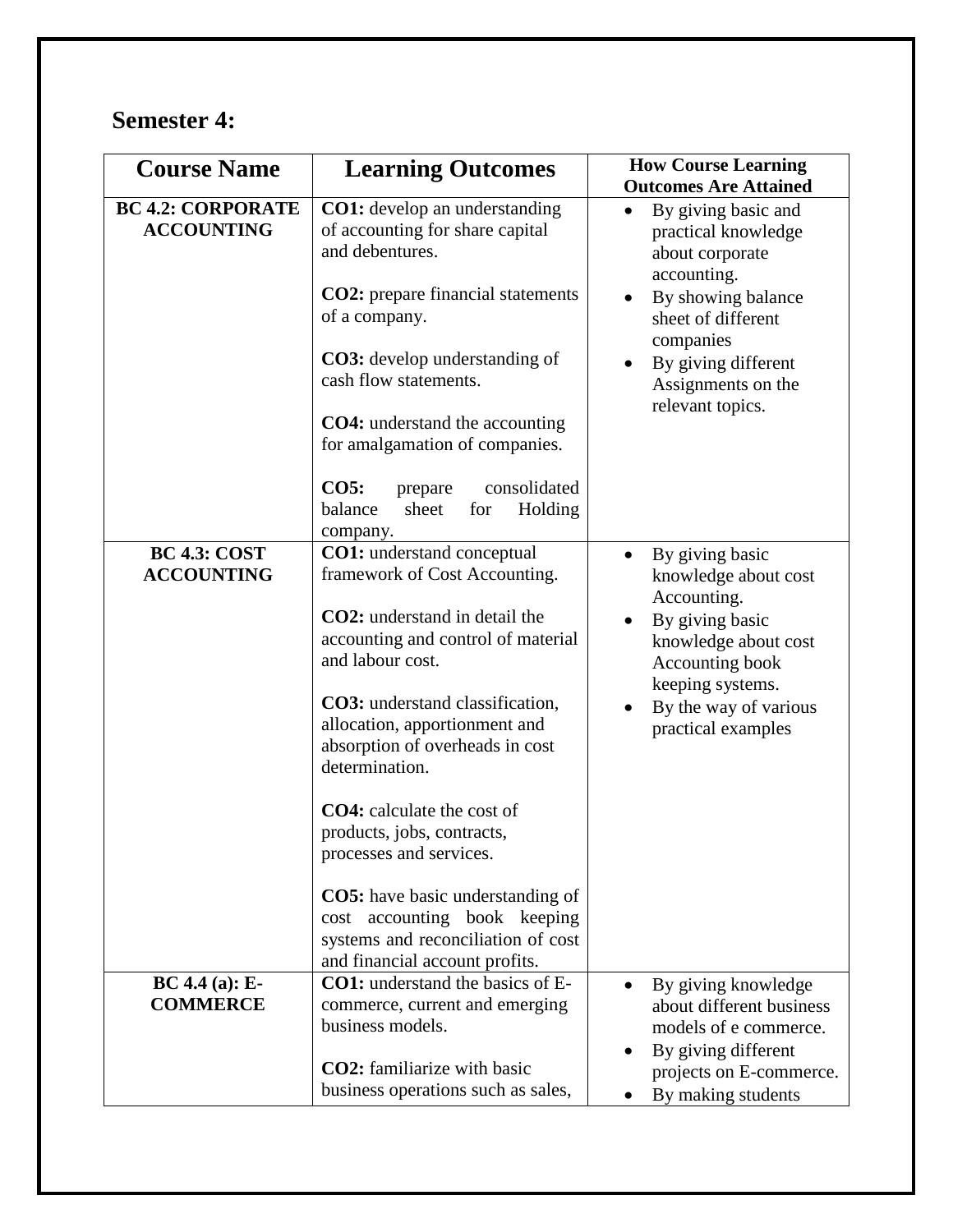| marketing, HR etc. on the web.                                                                            | understand the                                                      |
|-----------------------------------------------------------------------------------------------------------|---------------------------------------------------------------------|
| <b>CO3</b> : enhance the students' skills<br>for designing and developing<br>website.                     | importance of security<br>and privacy in digital<br>technology time |
| <b>CO4:</b> identify the emerging<br>modes of e-payment.                                                  |                                                                     |
| <b>CO5:</b> understand the importance<br>of security, privacy, ethical and<br>legal issues of e-commerce. |                                                                     |

# **Semester 5:**

| <b>Course Name</b>                                          | <b>Learning Outcomes</b>                                                                                                                           | <b>How Course Learning</b><br><b>Outcomes Are Attained</b>                                                                          |
|-------------------------------------------------------------|----------------------------------------------------------------------------------------------------------------------------------------------------|-------------------------------------------------------------------------------------------------------------------------------------|
| $BC 5.1$ (a): HUMAN<br><b>RESOURCE</b><br><b>MANAGEMENT</b> | <b>CO1:</b> understand the concept of<br>HRM and its role in effective<br>business administration.                                                 | $\bullet$ The<br>students<br>understand<br>various<br><b>HRM</b><br>companies<br>departments<br>and                                 |
|                                                             | <b>CO2</b> : understand the role of<br>recruitment and selection in<br>relation to organisation's business<br>and HRM objectives.                  | performance<br>management<br>system<br>by<br>classroom<br>teaching.                                                                 |
|                                                             | <b>CO3</b> : explain the importance of<br>performance management system<br>in enhancing employee<br>performance.                                   | The students know the<br>recent trends in HRM<br>by means of PPts.                                                                  |
|                                                             | CO4: design compensation<br>schemes that are cost effective,<br>increase productivity of the<br>workforce, and comply with the<br>legal framework. | The students discussed<br>about the challenges<br>of HRM and how they<br>can be overcome by<br>of<br>group<br>means<br>discussions. |
|                                                             | CO5:<br>recognize<br>emerging<br>of HRM<br>horizons<br>and<br>also<br>enduring international HRM, e-<br>HRM, HRIS.                                 |                                                                                                                                     |
| BC 5.1(b):<br><b>PRINCIPLES OF</b><br><b>MARKETING</b>      | <b>CO1:</b> develop understanding of<br>basic concepts of marketing,<br>marketing philosophies and<br>environmental conditions                     | The students acquired<br>the knowledge of                                                                                           |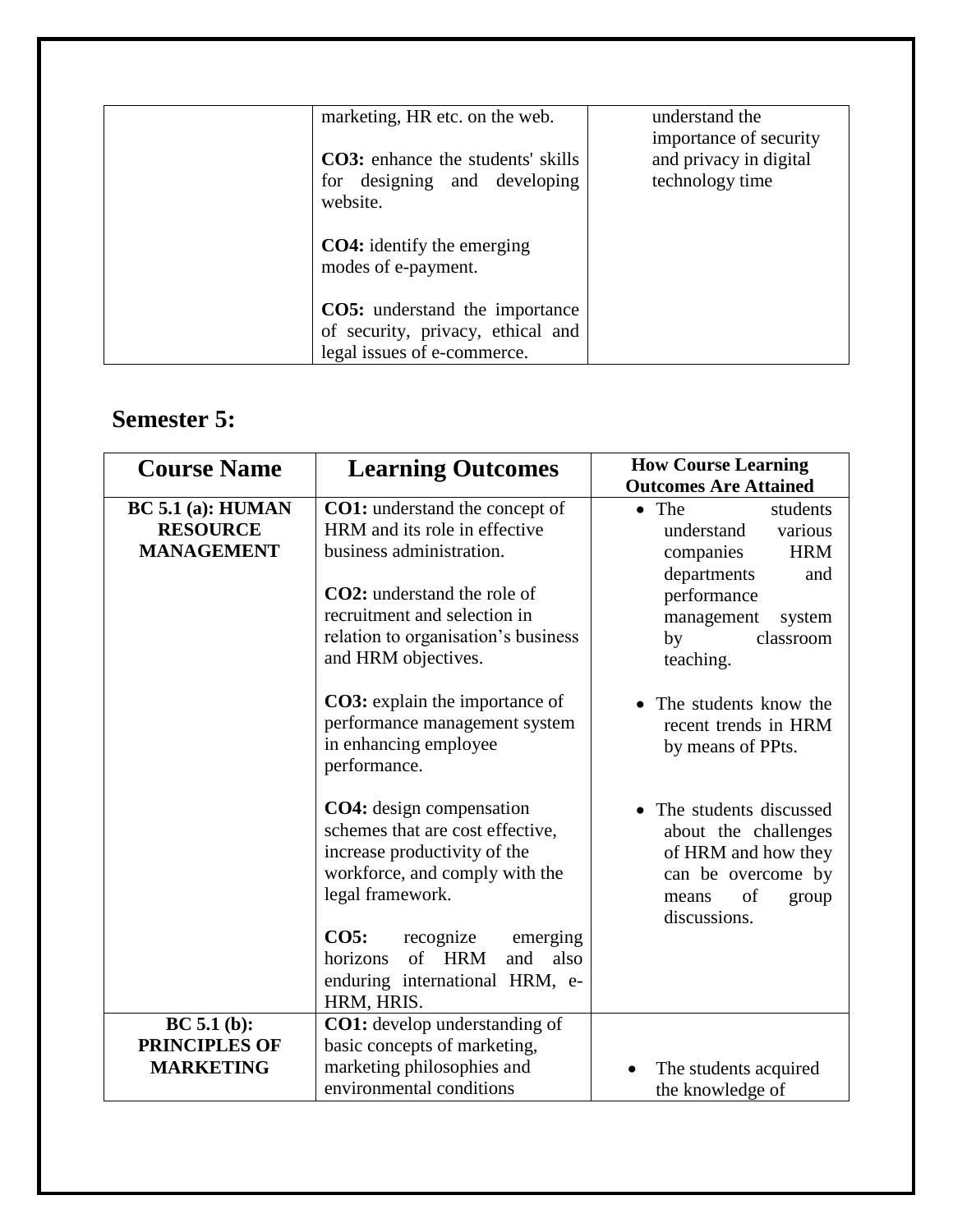|                                                                                | effecting marketing decisions of a<br>firm.<br><b>CO2</b> : understand the dynamics of<br>consumer behaviour and process<br>of market selection through STP<br>stages.<br><b>CO3</b> : learn about marketing<br>decisions related to product<br>produced by a firm.<br><b>CO4:</b> learn about marketing<br>decisions involving product<br>pricing and its distribution.<br><b>CO5:</b> learn marketing decisions<br>involving product promotion.                                                                                                                                                    | marketing by classroom<br>teaching.<br>The students get in-<br>$\bullet$<br>depth understanding<br>about consumer<br>behavior by way of<br>assignments.<br>The students examined<br>$\bullet$<br>marketing decisions by<br>real scenario examples.                                                         |
|--------------------------------------------------------------------------------|------------------------------------------------------------------------------------------------------------------------------------------------------------------------------------------------------------------------------------------------------------------------------------------------------------------------------------------------------------------------------------------------------------------------------------------------------------------------------------------------------------------------------------------------------------------------------------------------------|------------------------------------------------------------------------------------------------------------------------------------------------------------------------------------------------------------------------------------------------------------------------------------------------------------|
| <b>BC 5.1 (c): AUDITING</b><br><b>AND CORPORATE</b><br><b>GOVERNANCE</b>       | CO1: differentiate between<br>different aspects of auditing<br>especially for internal check,<br>internal control and for overall<br>corporate governance.<br>CO2: understand the concept of<br>corporate governance in<br>organisations and its essence for<br>management.<br><b>CO3</b> : provide and assimilate<br>information leading to failure of<br>organisation and corporate scams.<br>CO4: comprehend the<br>governance framework for an<br>organisation provided by different<br>regulatory bodies in India and<br>Abroad.<br><b>CO5:</b> recognise the essence of<br>ethics in business. | The students understand<br>$\bullet$<br>the concept of auditing<br>and corporate<br>governance by way of<br>classroom lectures.<br>The students examine<br>$\bullet$<br>various corporate scams<br>by doing assignments.<br>The students are<br>$\bullet$<br>encouraged to analyze<br>the business ethics. |
| BC 5.2 (a):<br><b>FUNDAMENTALS OF</b><br><b>FINANCIAL</b><br><b>MANAGEMENT</b> | <b>CO1:</b> explain the nature, scope<br>and objective of financial<br>management, along with Time<br>Value of Money, Risk & Return.<br><b>CO2:</b> analyze Capital Budgeting                                                                                                                                                                                                                                                                                                                                                                                                                        | The students know the<br>concept financial<br>management by means                                                                                                                                                                                                                                          |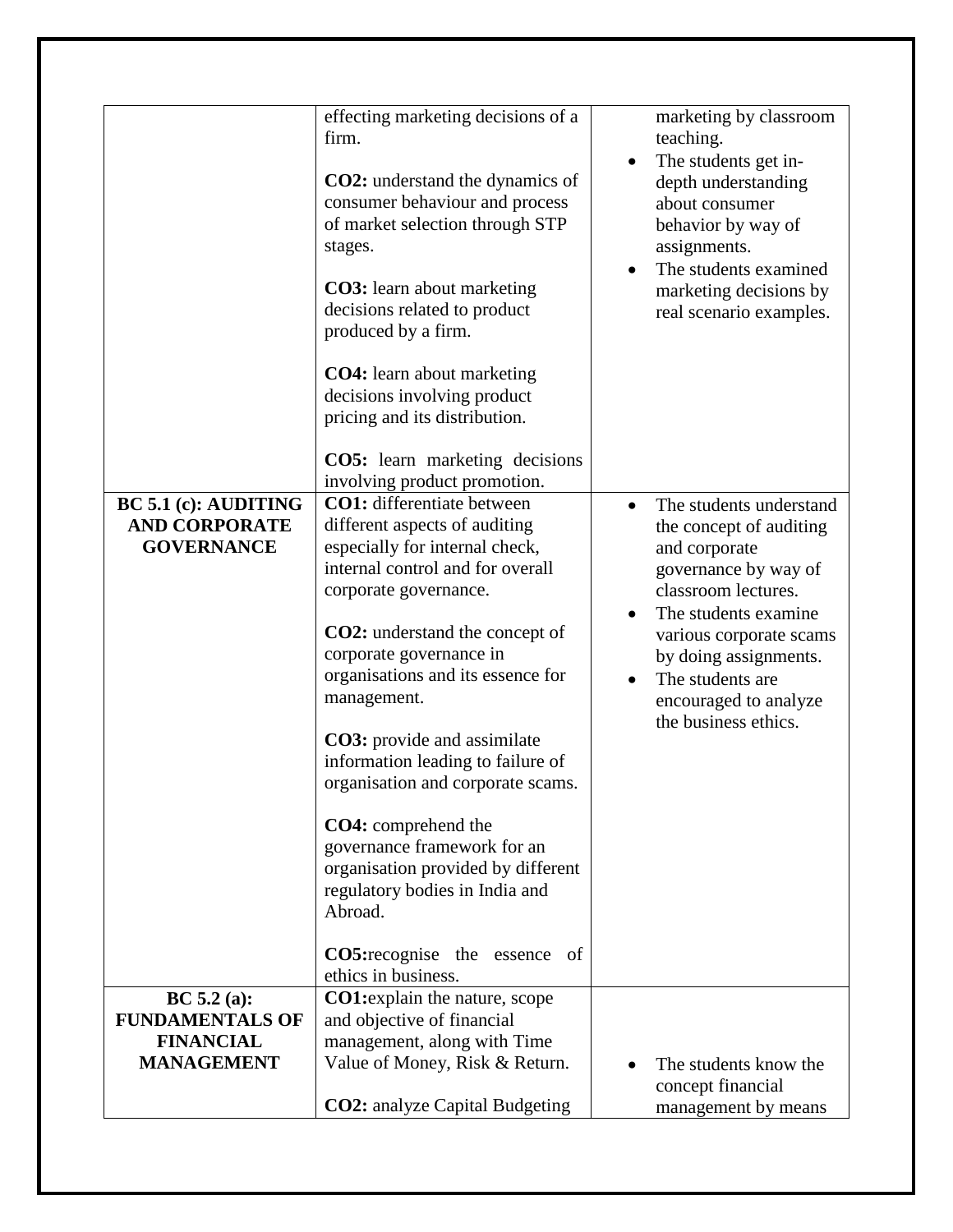|                                                                 | Process and Techniques including<br>NPV, IRR and Profitability Index.<br><b>CO3</b> : examine various Capital<br>structure theories and estimating<br>cost of capital.<br><b>CO4</b> : critically examine basic<br>Theories and policies of<br>Dividend.<br><b>CO5:</b> estimate working capital<br>along with an overview of cash<br>receivables<br>and<br>inventory                                                              | of classroom teaching.<br>The students analyse the<br>various Capital<br><b>Budgeting Process and</b><br>Techniques by way of<br>practical questions.<br>The students examine<br>the cash receivables and<br>inventory management<br>by doing practical<br>questions.            |
|-----------------------------------------------------------------|------------------------------------------------------------------------------------------------------------------------------------------------------------------------------------------------------------------------------------------------------------------------------------------------------------------------------------------------------------------------------------------------------------------------------------|----------------------------------------------------------------------------------------------------------------------------------------------------------------------------------------------------------------------------------------------------------------------------------|
| BC 5.3(b):<br><b>ADVERTISING</b>                                | management.<br><b>CO1:</b> understand the<br>communication objectives behind<br>advertising and promotions.<br><b>CO2</b> : recognize the various types<br>of advertising and media<br>elements.<br><b>CO3</b> : identify the ethical and<br>legal issues of advertising.<br><b>CO4:</b> comprehend the nature and<br>role of advertising agencies.<br><b>CO5:</b> familiarize with the process<br>of media planning $\&$ decision | The students get<br>$\bullet$<br>comprehensive<br>knowledge of<br>advertising by<br>classroom teaching.<br>The students examined<br>the issues of advertising<br>by doing class<br>assignments.<br>The students are able to<br>know the media<br>planning by case<br>studies.    |
| <b>BC 5.4 PRINCIPLES</b><br><b>OF MICRO</b><br><b>ECONOMICS</b> | making.<br><b>CO1:</b> The course introduces the<br>students to the first course in<br>Economics from the perspective<br>of individual decision making as<br>consumers and producers.<br><b>CO2:</b> The students learn some<br>principles<br>basic<br>of<br>microeconomics, interactions of<br>demand<br>supply<br>and<br>and<br>characteristics of perfect<br>and<br>imperfect markets.                                          | The students understand<br>basic<br>concepts<br>of<br>economics<br>that<br>are<br>extremely associated to<br>real life situations.<br>The students are able<br>to connect things to the<br>practical world as they<br>undertake projects and<br>assignments<br>the<br>on<br>same |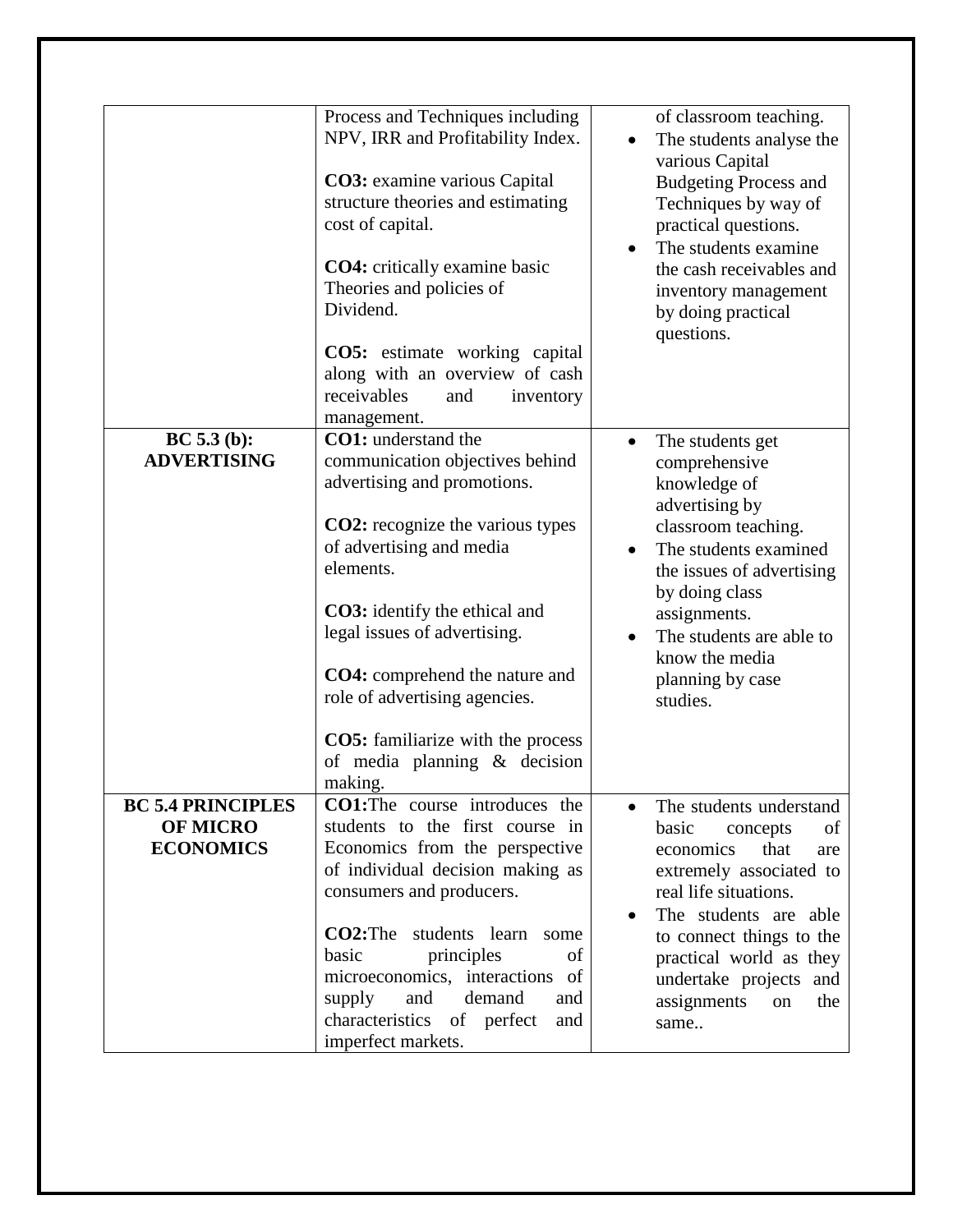## **Semester 6:**

| <b>Course Name</b>                                    | <b>Learning Outcomes</b>                                                                                                                                                                                                                                                                                                            | <b>How Course Learning</b><br><b>Outcomes Are Attained</b>                                                                                                                                                      |
|-------------------------------------------------------|-------------------------------------------------------------------------------------------------------------------------------------------------------------------------------------------------------------------------------------------------------------------------------------------------------------------------------------|-----------------------------------------------------------------------------------------------------------------------------------------------------------------------------------------------------------------|
| BC 6.1 (c):<br><b>MANAGEMENT</b><br><b>ACCOUNTING</b> | <b>CO1:</b> understand thoroughly the<br>conceptual framework of<br>Management Accounting;<br>different forms of accounting-<br>Financial, Cost and Managerial;<br>types of costs for decision making<br>and cost control; cost control and<br>cost reduction.                                                                      | By giving the full<br>understanding of<br>Management<br>Accounting with the<br>help of group<br>discussion.<br>By making them able to<br>prepare income<br>statements and                                       |
|                                                       | <b>CO2:</b> understand the concept of<br>marginal cost and marginal<br>costing; preparation of income<br>statements using absorption and<br>variable costing; learning of cost-<br>volume-profit analysis and break-<br>even analysis using mathematical<br>and graphical approaches; and<br>their application in businesses.       | understand cost-volume-<br>profit analysis and<br>break-even analysis by<br>using mathematical and<br>graphical approaches.<br>By giving them different<br>projects and<br>assignments related to<br>the topic. |
|                                                       | <b>CO3:</b> understand the concept of<br>relevant cost and make decisions<br>related to different business<br>situations using marginal costing<br>and differential costing<br>techniques.                                                                                                                                          |                                                                                                                                                                                                                 |
|                                                       | CO4: understand preparation of<br>various types of budgets and<br>budgetary control system as a tool<br>of managerial planning and<br>control; Ability to understand<br>standard costing system as a tool<br>of managerial control; calculation<br>of variances in respect of each<br>element of cost and sales; control<br>ratios. |                                                                                                                                                                                                                 |